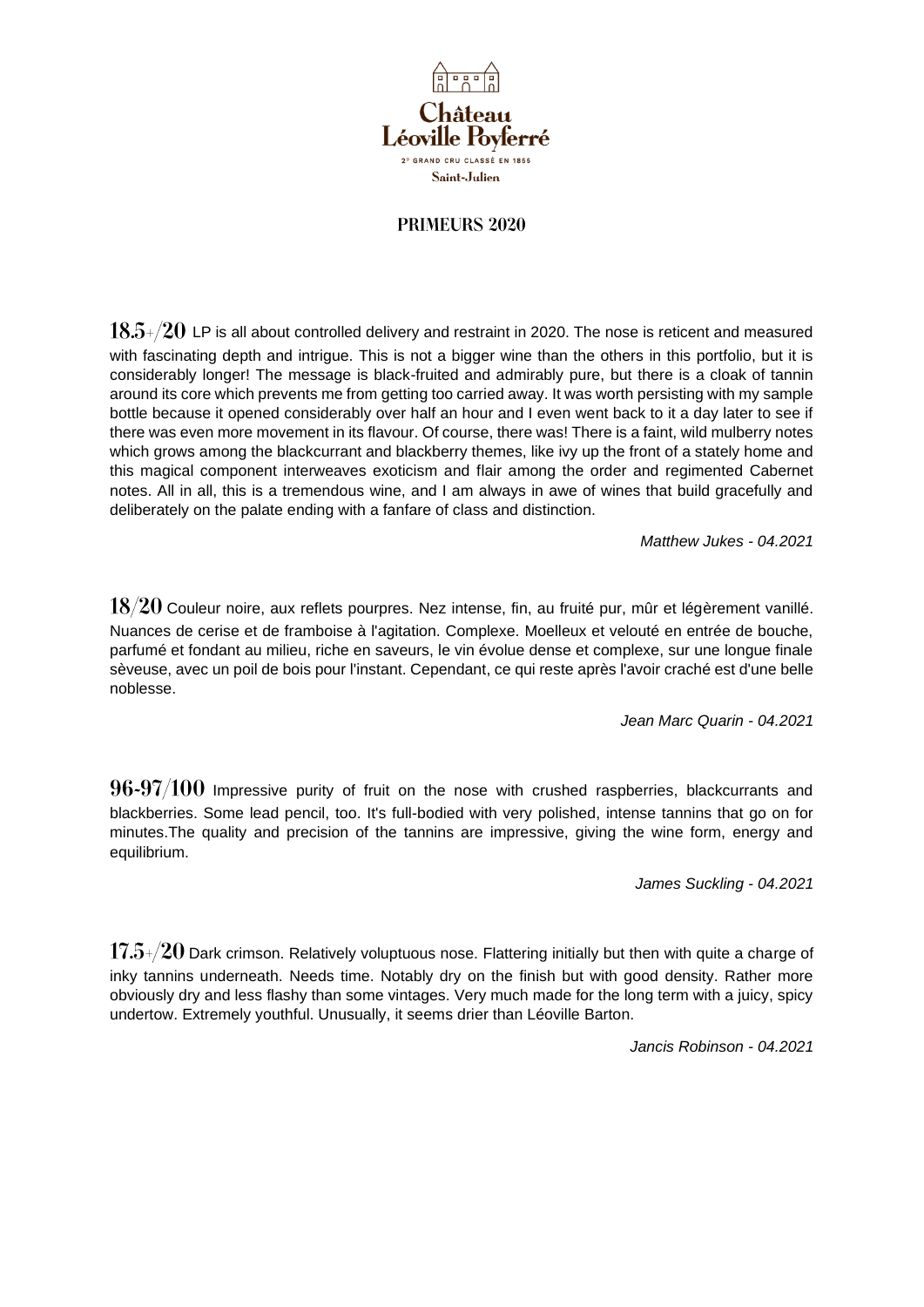$96-97/100$  Nez intense sur le cassis et la mûre, notes finement chocolatées où s'invite une pointe de clou de girofle convoquant une magnifique fraîcheur. L'attaque est ample, délivrant des notes torréfiées particulièrement engageantes. L'ensemble est profond, équilibré, digeste, l'élevage enrobe la matière de façon harmonieuse. Le vin poursuit son chemin dans le velours, porté d'un léger gras et de notes exotiques apportées par cet élevage subtil et équilibré. La signature Poyferré est au rendez-vous. Sa finale sapide autant que saline porte tellement de promesses.

*Terre de Vins - 04.2021*

 $95-97/100$  The grand vin is a blend of 64% Cabernet Sauvignon, 31% Merlot, 3% Cabernet Franc and 2% Petit Verdot. The yields were just over 35hl/ha. It has a dark and concentrated violet-black hue which works its way right out to the rim of the glass. The aromas are leaping from the glass here, with currants, violets, lavender, dark chocolate and slate to the fore, backed up by a subtle thread of high quality barrel spice from the oak. There is a perfumed, cherry blossom edge to it as well. There is no denying the high quality and dark intent of the palate, which begins with a very focused and well-judged texture, silky and well delineated, before it opens to reveal flavours of currants, blackcurrant, slate, violets, graphite and liquorice. The tannins are more restrained than they were in the Léoville Poyferré of a decade ago, when there was a broad and extracted right-bank feel to some releases tasted at the stage, and the wine as a whole is better for it. Today they swirl behind and between the fruit, silky and tightly knit together. It culminates in a dark and focused finish, an intertwining of slate, tobacco, currant and violets, which linger alongside the tannins. This is a top-notch release from the Cuvelier family. Three samples tasted, with consistent results.

*The Wine Doctor- Chris Kissack - 04.2021*

 $96-97/100$  Il exprime un fruit très mûr mais pas confit. Dense et charnu, avec une bouche retenue, dense, tout en muscle. L'allonge est remarquable, sur des flots de tanins soyeux.

*RVF - 04.2021*

 $96-98/100$  Superbe définition du bouquet, marqué par le Cabernet avec des notes de cassis accompagnées de menthe, de réglisse et de violettes. Classique touche de graphite. Magnifique densité en bouche où le vin cumule gras, fraîcheur et profondeur. Tannins soyeux et puissants, parfaitement intégrés. Caractère aromatique intense et persistant. Un vin brillant, dense et puissant. 2027-2055

*Beckustator-Yves Beck - 05.2021*

 $96/100$  Rich and concentrated with violet reflections and a wall of tannins. Well structured, it sets its feet deep in the ground and will need time to soften and develop. Good quality with depth. The tannins are far more present than the alcohol, setting it apart from the 2018. A yield of 35hl/ha. Harvest september 14 to 30. Planted blend (not 2020) 61% Cabernet Sauvignon, 27% Merlot, 8% Petit Verdot and 4% Cabernet Franc.

*Jane Anson-Decanter - 05.2021*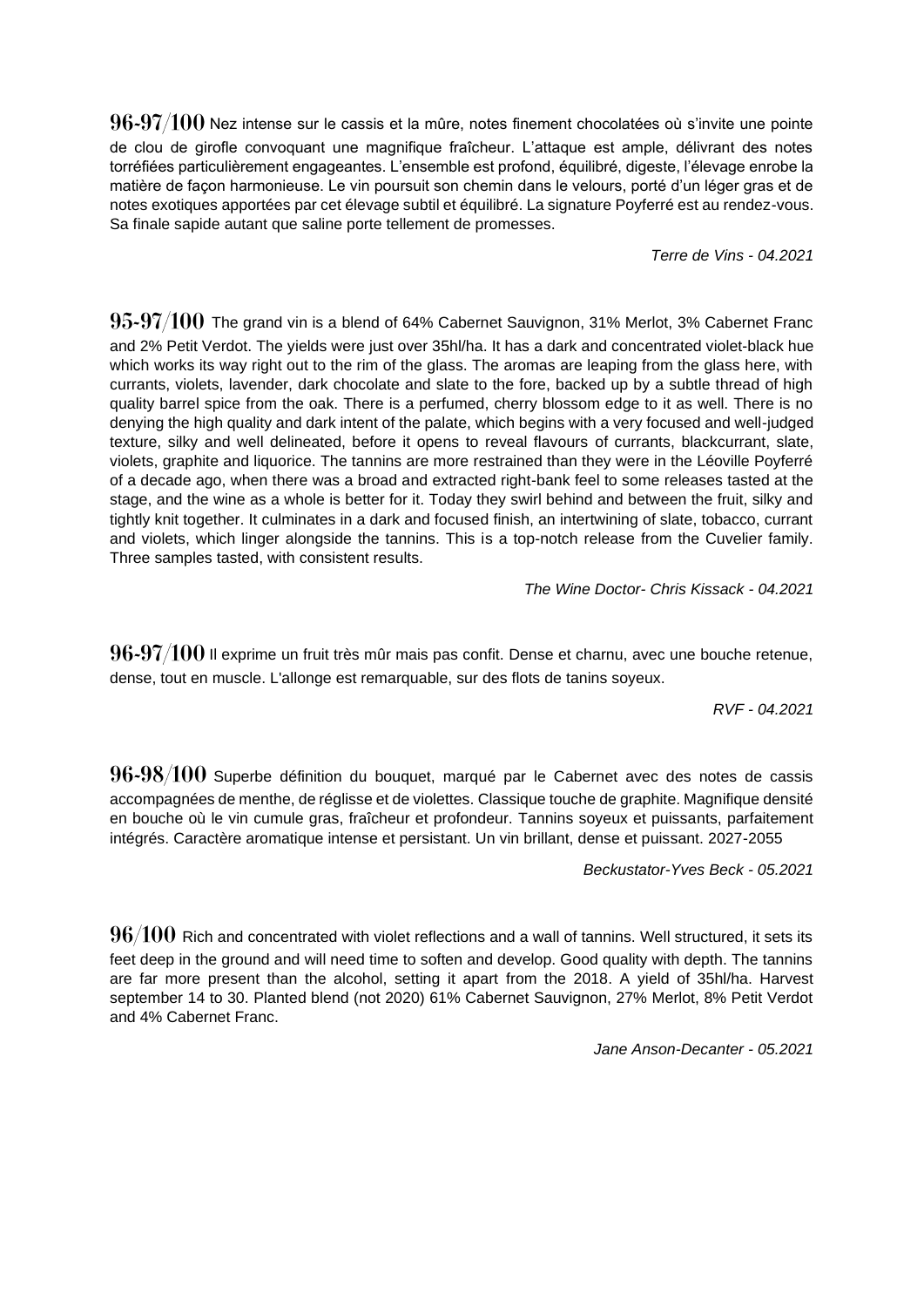$17/20$  À Léoville, on songe qu'un vin produit l'année 2020, ce qui peut se prononcer également 20 et 20, cela peut se traduire graphiquement par une étiquette un peu spéciale et historique. Bonne idée que Sara Lecompte-Cuvelier, la patronne du lieu depuis le départ en retraite de son cousin Didier, compte exploiter. Les vendanges se sont déroulées du 14 au 30 septembre, comme dans la plupart des crus médocains. Vendanges très précoces, ramassées sur deux semaines et un assemblage comprenant 64% cabernet-sauvignon, 31% merlot, 3% cabernet franc et 2% petit-verdot. Nez fermé, réducteur, bouche souple, sérieuse, de la matière, un vin tendu, qui s'ouvre à l'aération, finale sur des tanins pimentés qui renforcent le sentiment de fraîcheur.

*Le Point-Jacques Dupont-05.2021*

 $95-97/100$  Deep purple-black colored, the 2020 Léoville Poyferré comes bounding out of the glass like an energetic young pup, delivering exuberant scents of crushed black cherries, juicy blackberries and warm cassis, with hints of ground cloves, dark chocolate, lilacs and tilled soil. The medium to fullbodied palate is wonderfully plush, delivering bags of ripe black fruits with a seamless backbone of acidity, finishing long and spicy.

*The Wine Advocate-Lisa Perrotti-Brown- 05.2021*

 $94 - 95/100$  lnky; closed to smell, blackcurrant-tight; rich, elegantly "packed" wine, with a perfectly poised, freshly defining acidity and a superfine, velvety tannin, an overall effortlessly harmonious balance; ripe rather than "sweet," long, graceful, rich, but not heavy, taut, close-grained, freshly ripe blackcurrant and mineral in flavor, very long across the palate, with a wonderful finish of subtle ripe fruit fragrance and fine gravel aromas. Most complete, a real beauty. 2030–50+.

*Michael Schuster- 05.2021*

 $97/100$  Silky, polished, lusciously textured and rich, the wine pops from the glass with incense, smoked berries, cherry blossoms, creme de cassis, tobacco leaf and blue fruit. Full-bodied, silky and opulently textured, this concentrated wine offers layers of deep, ripe fruits that simultaneously coat your palate, yet feel fresh and vibrant. The flamboyant, seamless finish builds in intensity as it expands on your palate.

*The Wine Cellar Insider - Jeff Leve 05.2021*

 $95-97+/100$  Cut from the same cloth as the 2016 with its focused, pure, yet concentrated style, the 2020 Château Léoville Poyferré reveals a dense purple color as well as ultra-classic notes of crème de cassis, graphite, toasted spice, and unsmoked tobacco. Rich and medium to full-bodied, it has brilliant mid-palate depth and ripe, velvety tannins, all making for a beautiful Saint-Julien that will benefit from 4-6 years of bottle age and shine for 30-40 years or more. Tasted three times.

*Jeb Dunnuck- 05.2021*

 $19/20$  Tiefes Purpur mit schwarzer Mitte und zartem lila Rand. Dicht verwobenes Bouquet mit Wildkirsche, edler Cassiswürze und dunkler Mineralik. Im zweiten Ansatz zartes Veilchenparfüm, Schlehensaft und Flieder. Am gigantischen Gaumen mit seidiger Textur, feinkörniges Extrakt, perfekt balancierte Rasse und sehr dichter und muskulöser Körper. Im katapultartigen Finale schlägt der Champion dann zu und endet mit einer Ladung schwarzer Johannisbeeren und tiefschürfender Terroirwürze sowie salziger Adstringenz. Besticht dieses Jahr mit einer unglaublichen Präzision und Raffinesse. Die eiserne Faust im Samthandschuh – Chapeau Sara! Es wird heuer ein Jubiläumsetikett geben! Für mich besser als 2019 & 2018!- 2029 – 2055

*Mövenpick Wein - 06.2021*